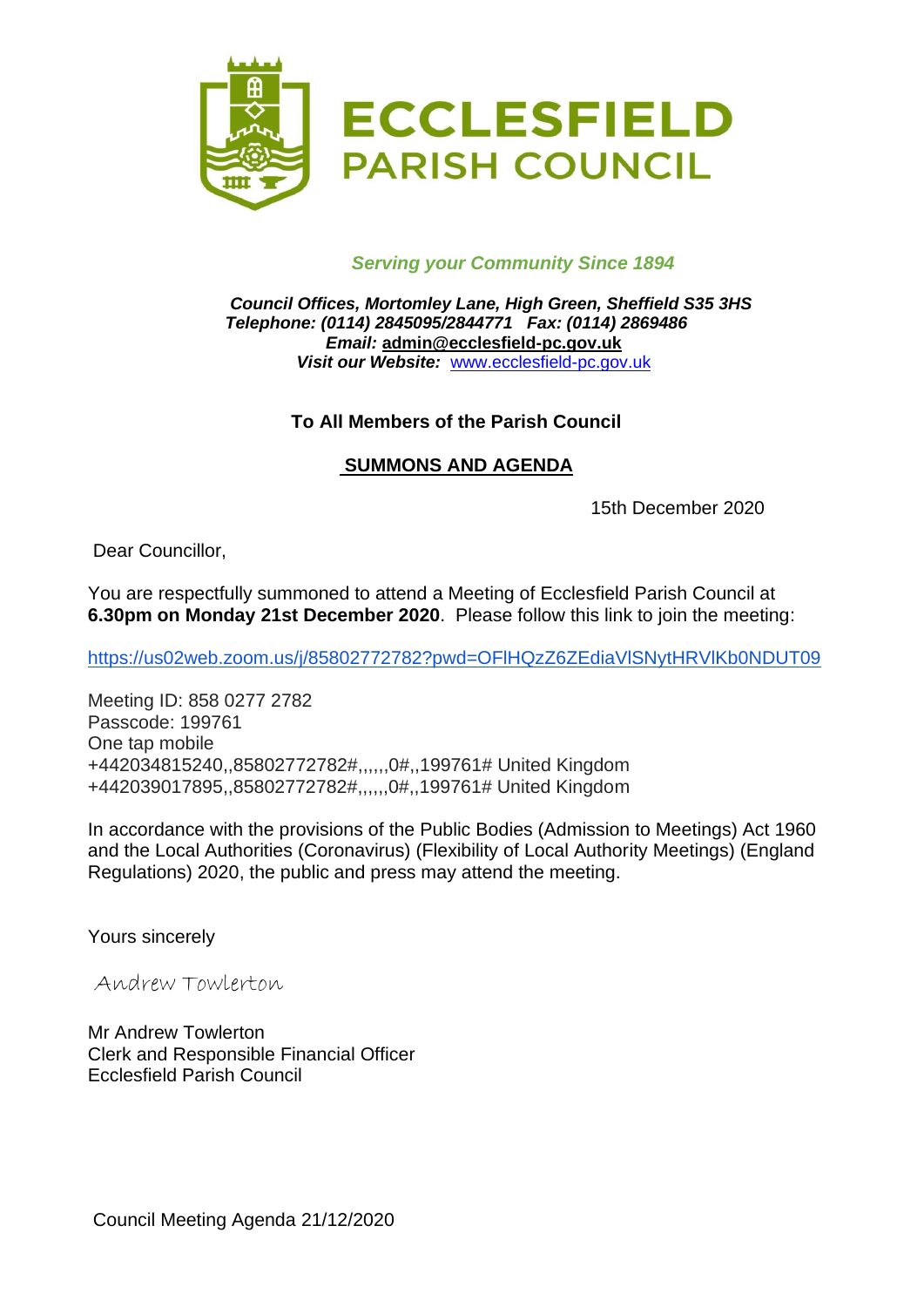# **Chairman's Announcement**

Prior to the commencement of the meeting, the Chairman will outline the procedure for this remote meeting to ensure that the meeting is effective and lawful including:

- Councillors must observe the Council's Code of Conduct during the meeting.
- Voting procedure.
- Public session and exclusion of the press and public procedures.
- Anyone wishing to record is asked to let the Chairman of the meeting know prior to the start of the meeting. The meeting is being recorded by the council.
- All Councillors present are required to state their name prior to the commencement of the meeting.

### **AGENDA**

### **2020/101 (FC). Apologies and Reasons for Absence**

To note apologies and approve reasons for absence.

### **2020/102 (FC). Declarations of Interest**

To consider any requests for dispensation.

To note any declarations of interests not already declared under the members Code of Conduct or members register of Disclosable Pecuniary Interests.

#### **2020/103 (FC). Exclusion of Press and Public**

To consider the exclusion of the Press and Public in accordance with Public Bodies Admission to Meetings Act) 1960 Section 1 (2) due to the confidential nature of the business to be transacted.

#### **2020/104 (FC). Public Participation Session**

To receive questions from members of the public under the direction of the Chairman and in accordance with the Council's Standing Orders (Standing Order 3 states that the public participation session will be for no more than 15 minutes and a member of the public shall not speak for more than 3 minutes).

Members of the public should please note that the Council reserves the right to respond in writing if any matter requires further research or consideration and that reports should be submitted in writing before the meeting so they can be dealt with under correspondence.

#### **2020/105 (FC). To consider and agree the**

- **(i) Budget for the financial year 2021/2022.**
- **(ii) Precept for the financial year 2021/2022**